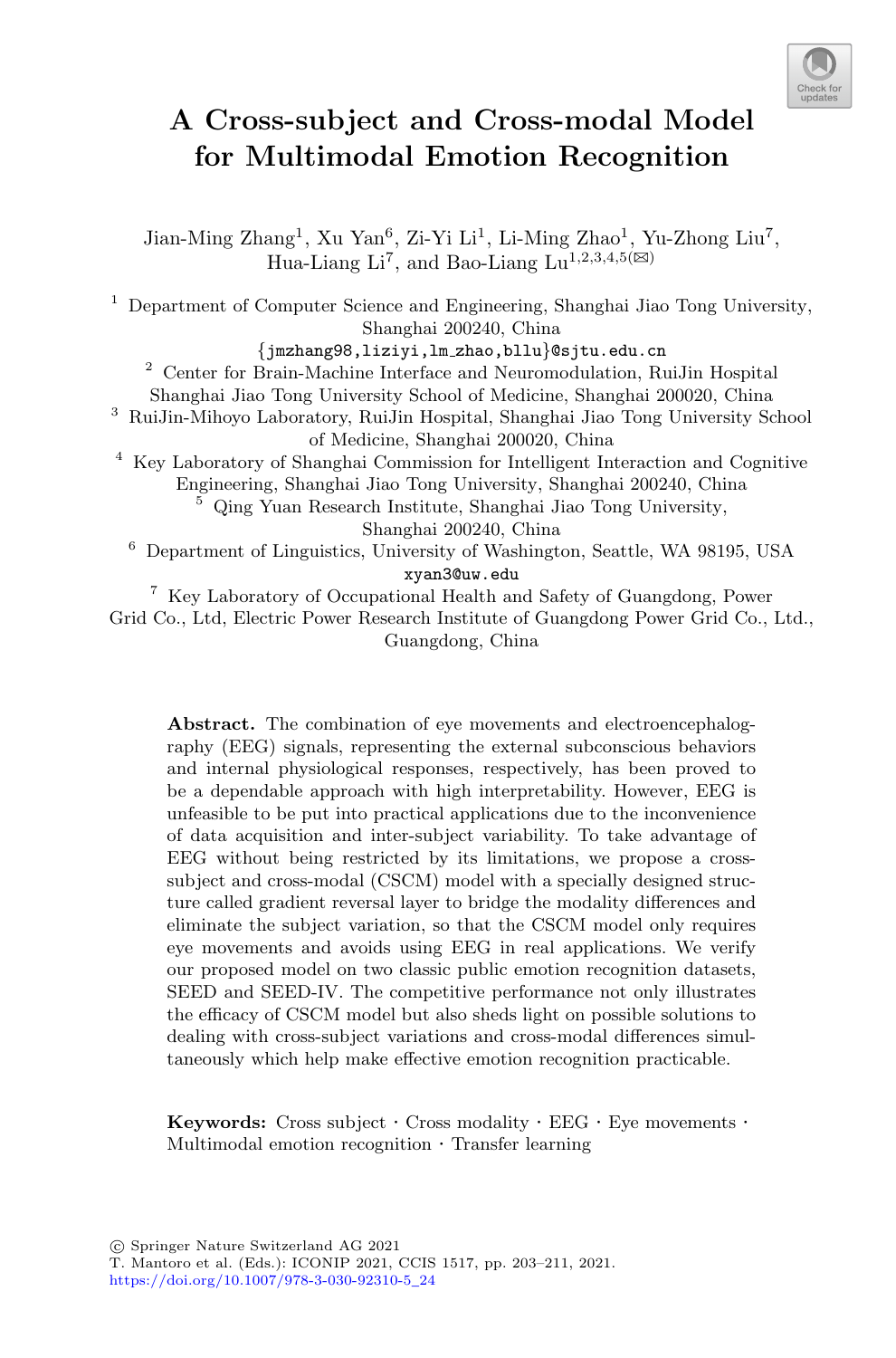## **1 Introduction**

Emotional intelligence (EI) has become the spotlight in artificial intelligence since it is a promising way to perfect user experience in human-computer interfaces. EI contains three phases, namely emotion recognition, emotion understanding, and emotion regulation, among which the first step is the most critical [\[1](#page-7-0)] for its huge potential to be applied in broad scenarios such as entertainment, smart gadgets, education, and even medical treatment.

Researchers have dived into various modalities to seek an effective way to measure emotions. It has been proved that the combination of eye movements and EEG signals, representing the external subconscious behaviors and internal physiological responses, respectively, is a more dependable approach with high interpretability [\[12\]](#page-8-0). However, although this complementary collocation delivers decent performance, it is unfeasible to put it into real-life practice due to the restrictions of EEG in both extrinsic and intrinsic sides. The extrinsic obstacles are unavoidably caused by the equipment like injecting conductive gel, which leads to high cost and operational difficulty when using in daily life. Comparatively, the intrinsic limitation is related to the property of physiological signals. EEG data is highly subject-dependent and susceptible to the structural and functional differences between subjects [\[7\]](#page-7-1), which brings great challenges to the construction of practical EEG-involved affective models.

To overcome the impediments raised by EEG, scholars have attempted to find solutions from diverse aspects, such as cross-modal transfer. Palazzo *et al.* [\[6\]](#page-7-2) combined GAN with RNN to generate corresponding images from EEG signals recorded when subjects were watching images. Our previous work has verified the complementary characteristics of EEG and eye movements [\[5](#page-7-3)], supporting that eye movement analysis can be an accessible, simple, and effective method to study the brain mechanism behind cognition. As for subject dependency, transfer learning provides a practical solution to diminish the variability of data distribution between individuals. Zheng *et al.* [\[11](#page-7-4)] first applied several basic domain adaptation (DA) methods to EEG-based emotion recognition task, including transfer component analysis (TCA) [\[8\]](#page-7-5), etc. Furthermore, combining DA with deep networks is an alternative way. Ganin *et al.* [\[3](#page-7-6)] proposed the domain-adversarial neural network (DANN) to extract the shared representations between the source domain and the target domain. Li *et al.* [\[4](#page-7-7)] first applied deep adaptation network (DAN) to EEG-based cross-subject emotion recognition. To reduce the huge demand of the target domain data in the test stage, Zhao *et al.* [\[9](#page-7-8)] proposed a plug-and-play domain adaptation (PPDA) method and achieved a trade-off between performances and user experience by using only a few target data to calibrate the model.

However, all these models are either cross-subject or cross-modal. The CSCM model that we propose eliminates the structural variability between individuals while learning the shared features of EEG and eye movements so that the latter can be an alternative modality to their combination. As a consequence, the test phase only requires data from the single eye movement modality with no need for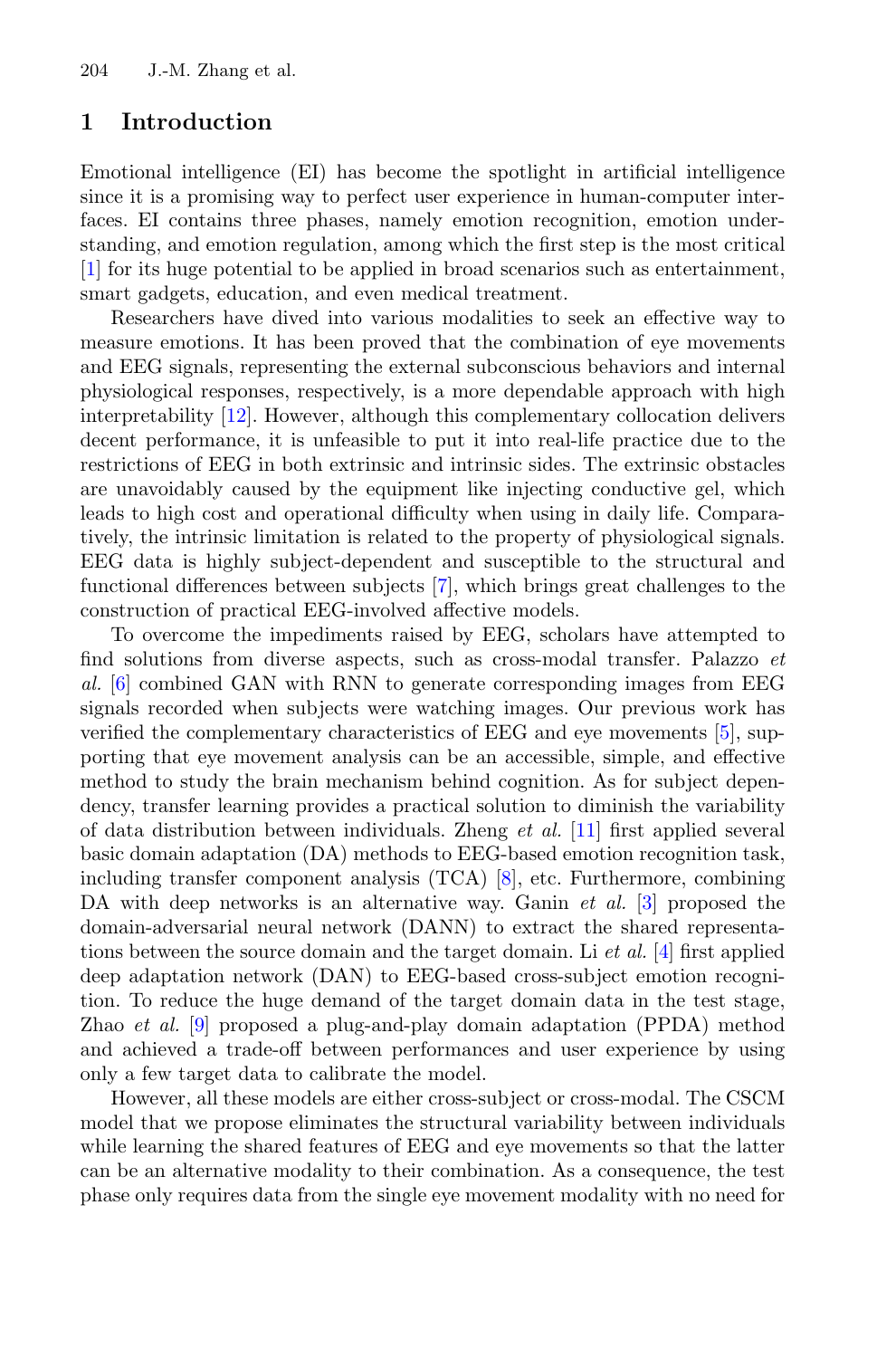data from the new subject in advance. In this way, we guarantee the model with both maximum generalization ability and good feasibility in real applications.



<span id="page-2-0"></span>**Fig. 1.** The framework of our proposed CSCM model. The whole structure contains the training phase and the test phase. The training phase has a main chain in blue and two subchains to bridge the modality differences and eliminate the subject variation, respectively. The test phase only requires eye movement signals as input to predict emotions.

# **2 Methods**

## **2.1 Overview**

To make emotion recognition more generalizable and practicable, we propose a cross-subject and cross-modal model called CSCM model that gets over the intersubject variability and modal restrictions caused by EEG signals. The framework of CSCM model is depicted in Fig. [1.](#page-2-0) The whole process can be divided into the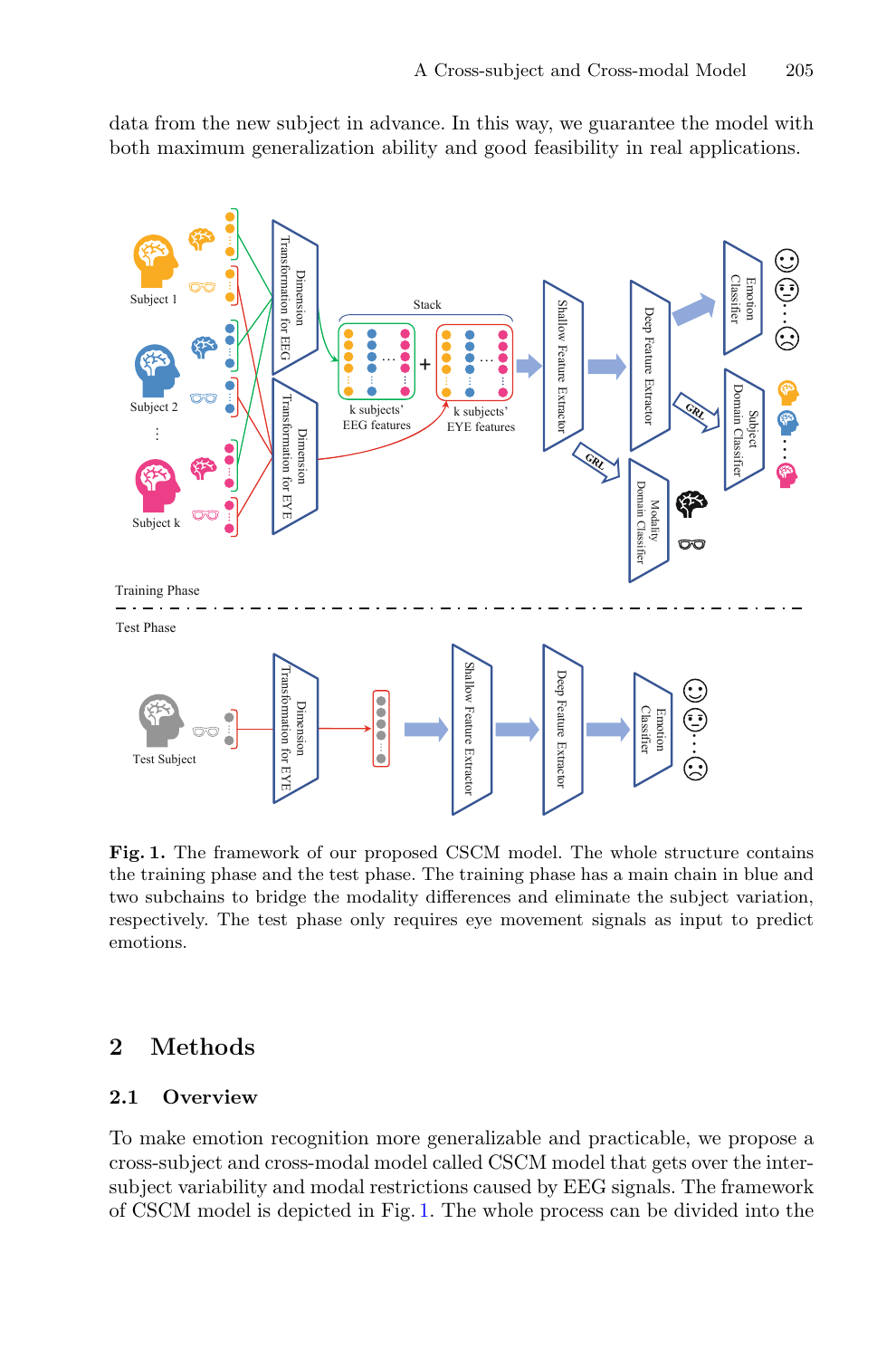training phase and the test phase. In the training phase, both eye movements and EEG signals from source subjects are required as input. There is a main chain together with two subchains aiming to bridge modality differences and eliminate subject variation, respectively. In the main chain, dimension transformation layers are applied first to both types of signals separately to unify the dimensions. Then they are fed to a shallow feature extractor where the first subchain stretches out. A gradient reversal layer [\[3\]](#page-7-6) connects the modality domain classifier in the subchain to the shallow feature extractor in order to generate domain-invariant features. The deep feature extractor follows the shallow one with the second subchain to make subject domains indistinguishable. An emotion classifier ends the training phase at last. For the test phase, our model only demands eye movement signals from the target subject.

#### **2.2 Training Phase**

**Dimension Transformation.** We use  $X'_{EEG} \in \mathbb{R}^p$  to annotate EEG feature vectors, where  $p$  is the feature dimension. Each dimension represents information from a specific channel of a frequency band. Similarly,  $X'_{EYE} \in \mathbb{R}^q$  stands for eye movement feature vectors with dimension q. Since  $p$  is much larger than  $q$ due to the information sufficiency of EEG, we conduct dimension transformation via a specific layer separately first to unify the feature dimensions so that  $X_{EEG}, X_{EYE} \in \mathbb{R}^r$  where r is the dimension of mapped features.

**Modality Reduction.** After dimension transformation, we feed the mapped features to the shallow feature extractor  $E_s$  with parameters  $\theta_s$  where s represents shallow. It is connected to the modality domain classifier  $C_{md}$  via a specially designed layer called Gradient Reversal Layer (GRL)  $L_{md}$ , where md represents a modality domain. In the forward propagation,  $L_{md}$  functions in the typical way but in the backpropagation period it takes the gradient from  $C_{md}$  and multiplies by a certain negative number before passing back to  $E_s$ , i.e. reversing the sign of the gradient. Optimization process is integrated as follows:

$$
(\hat{\theta}_s, \hat{\theta}_y) = \underset{\theta_{s}, \theta_y}{\arg\min} E(\theta_s, \theta_y, \hat{\theta}_{md})
$$

$$
(\hat{\theta}_{md}) = \underset{\theta_{md}}{\arg\max} E(\hat{\theta}_s, \hat{\theta}_y, \theta_{md}),
$$
(1)

where  $y$  stands for a label, i.e. a modality of EEG or eye movements. By this ingenious gradient reversal mechanism, features from EEG and eye movement modalities are gradually indistinguishable until  $C_{md}$  cannot tell them apart. Thus, modality-invariant features have been extracted out.

**Inter-subject Variability Elimination.** Since subject differences are determined by more factors and vary a lot, it is harder to minimize this variability than those between modalities. Hence, deep features are generated by  $E_d$ , where d means deep, from the output of  $E_s$ . We adopt the same structure with  $L_{md}$  to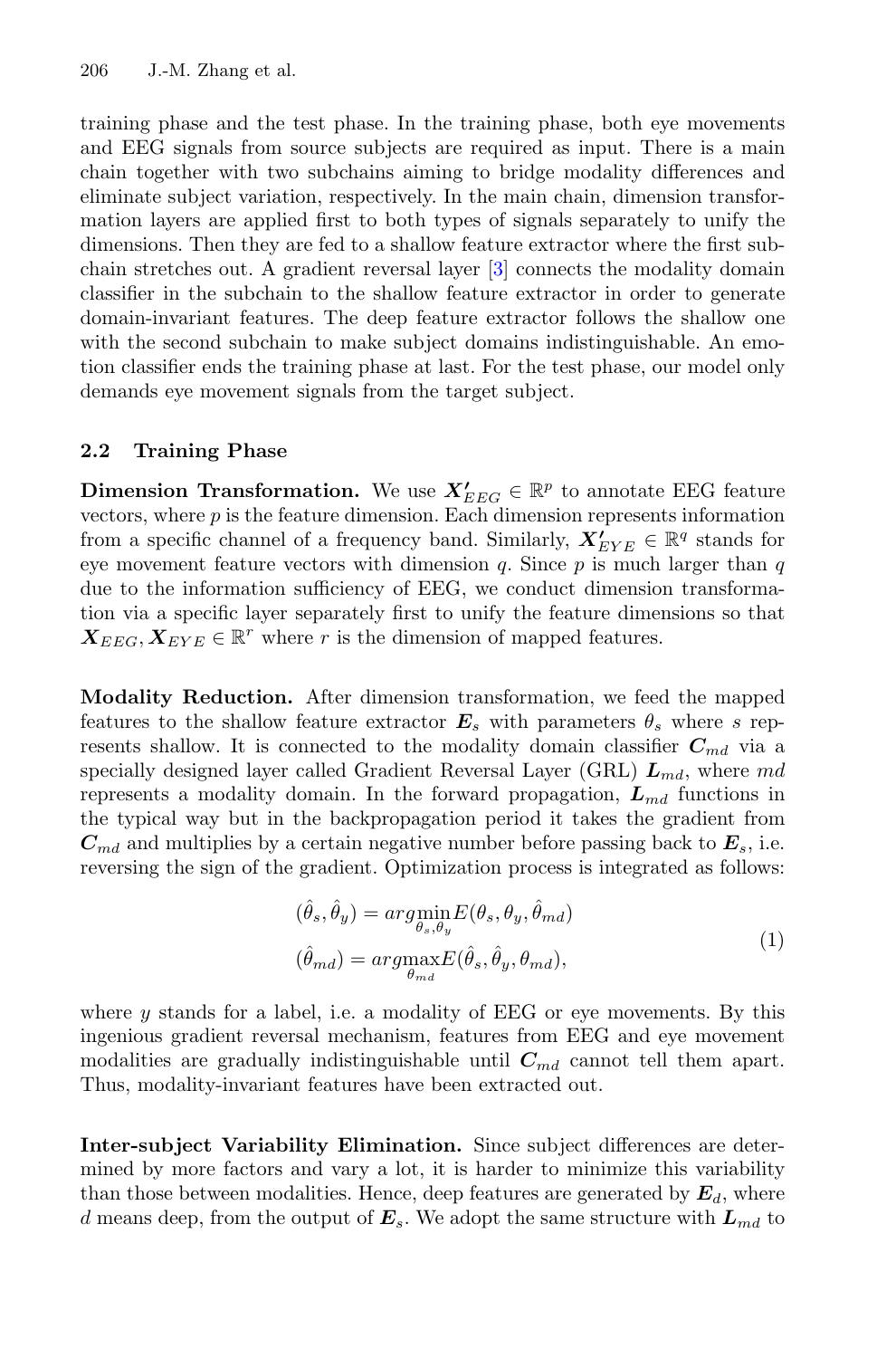build  $L_{sd}$  where sd is a subject domain linking  $E_d$  to the subject domain classifier  $C_{sd}$ . Different from  $L_{md}$ ,  $L_{sd}$  tries to obtain subject-invariant features guided by the reversed gradient. Features after this step are expected to no longer contain modal or subject information. The prediction given by the emotion classifier  $C_e$ is based on both modality-invariant and subject-invariant features.

**Learning Loss.** In the training phase, EEG data and eye movement data from source subjects are utilized to train the model to minimize the following loss:

$$
\mathcal{L} = \alpha \mathcal{L}_{C_e} + \beta \mathcal{L}_{L_{md}} + \gamma \mathcal{L}_{L_{sd}},\tag{2}
$$

where  $\alpha$ ,  $\beta$  and  $\gamma$  are trade-offs that control the synergy of the three loss terms. We minimize the cross-entropy loss of the emotion classifier as:

$$
\mathcal{L}_{C_e} = -\sum_i y_i \log \hat{y}_i,\tag{3}
$$

where  $\hat{y}_i$  is the prediction of  $C_e$ , and  $y_i$  is the ground truth label for the input  $x_i$ .  $C_{md}$  and  $C_{sd}$  also use cross-entropy as the loss.

#### **2.3 Test Phase**

Since two pre-trained feature extractors  $E_s$  and  $E_d$  have learned the knowledge from EEG signals and subject-invariant components, the whole model does not need any calibration by the new data and only needs the eye movement signals of the new subject as input in this phase.

# **3 Experiments**

#### **3.1 Datasets and Protocols**

We verify the performance of our model on two public datasets, SEED [\[13](#page-8-1)] and SEED-IV<sup>[1](#page-4-0)</sup> [\[10](#page-7-9)]. For SEED, we take data from 9 subjects who have multimodal signals while all 15 subjects in SEED-IV are qualified to be tested. Each subject participated in the experiments three times to watch videos that evenly cover every emotion in each experiment on different days. The EEG signals and the eye movement signals were recorded with a 62-channel electrode cap together in ESI Neuroscan system and SMI wearable eye-tracking glasses, respectively.

The recorded EEG signals are downsampled 200 Hz and then processed with a bandpass filter of 0–75 Hz and baseline correction as well. After the preprocessing, different entropy (DE) [\[2](#page-7-10)] features are extracted with non-overlapping 1-second and 4-second time windows for SEED and SEED-IV, respectively, in the five frequency bands ( $\delta$ : 1–3 Hz,  $\theta$ : 4–7 Hz,  $\alpha$ : 8–13 Hz,  $\beta$ : 14–30 Hz, and  $\gamma$ : 31–50 Hz) from every sample. The eye movement signals are extracted by SMI BeGaze software, including pupil diameter, dispersion, etc. [\[5](#page-7-3)]

<span id="page-4-0"></span><sup>&</sup>lt;sup>1</sup> The SEED and SEED-IV are available at [https://bcmi.sjtu.edu.cn/home/seed/ind](https://bcmi.sjtu.edu.cn/home/seed/index.html) [ex.html.](https://bcmi.sjtu.edu.cn/home/seed/index.html)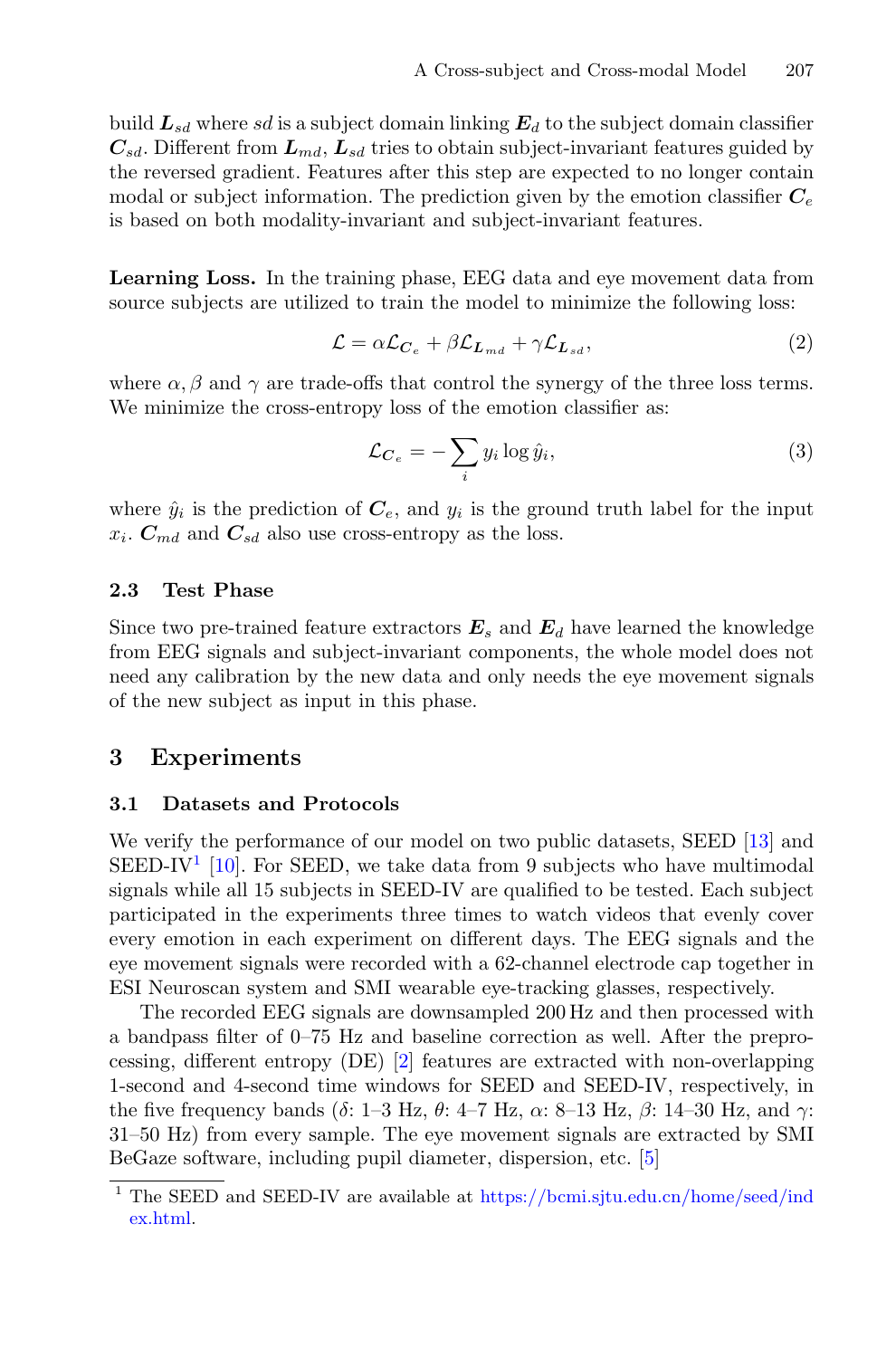| Methods       | Training modalities | Test modality | <b>SEED</b> |        | SEED-IV |        |
|---------------|---------------------|---------------|-------------|--------|---------|--------|
|               |                     |               | Avg.        | Std.   | Avg.    | Std.   |
| <b>SVM</b>    | <b>EYE</b>          | <b>EYE</b>    | 0.5223      | 0.0724 | 0.5231  | 0.1088 |
| <b>SVM</b>    | EEG                 | EEG           | 0.5690      | 0.0594 | 0.5567  | 0.0899 |
| MLP           | <b>EYE</b>          | <b>EYE</b>    | 0.6646      | 0.0762 | 0.5508  | 0.0951 |
| MLP           | EEG & EYE           | EYE           | 0.6837      | 0.0975 | 0.6110  | 0.1243 |
| $CSCM-SM$     | <b>EYE</b>          | <b>EYE</b>    | 0.7030      | 0.1316 | 0.6836  | 0.0590 |
| $_{\rm CSCM}$ | EEG & EYE           | <b>EYE</b>    | 0.7618      | 0.0761 | 0.7222  | 0.1123 |

<span id="page-5-0"></span>**Table 1.** Results of different methods running on SEED and SEED-IV.

#### **3.2 Experimental Results**

We select two popular methods, namely support vector machine (SVM) and multilayer perceptron (MLP), to make comparisons. The average accuracies (avg.) and standard deviations (std.) are reported in Table [1.](#page-5-0) Results for each subject of each method on SEED and SEED-IV are depicted in Fig. [2.](#page-5-1)

**Comparison Under Single Modality.** To examine the performance of CSCM model, we first compare models all trained and tested with a single modality. Since our motivation is to avoid using EEG in the test stage, here we mainly focus on the eye movement modality. It is necessary to mention that CSCM-SM model on line 5 refers to a transformed model of CSCM model that does not have the modality domain classifier, allowing it to be trained with a single modality (SM) in the cross-subject emotion recognition task.



<span id="page-5-1"></span>**Fig. 2.** The accuracies for each subject of each method and the averages on SEED (a) and SEED-IV (b).

Line 1, 3, and 5 display the results of training and testing with only the eye movement modality. We tested on data from 1 subject and used all remained data as training sets for each dataset. SVM is taken as the baseline. For threeclass emotion recognition on SEED, CSCM model slightly outperforms MLP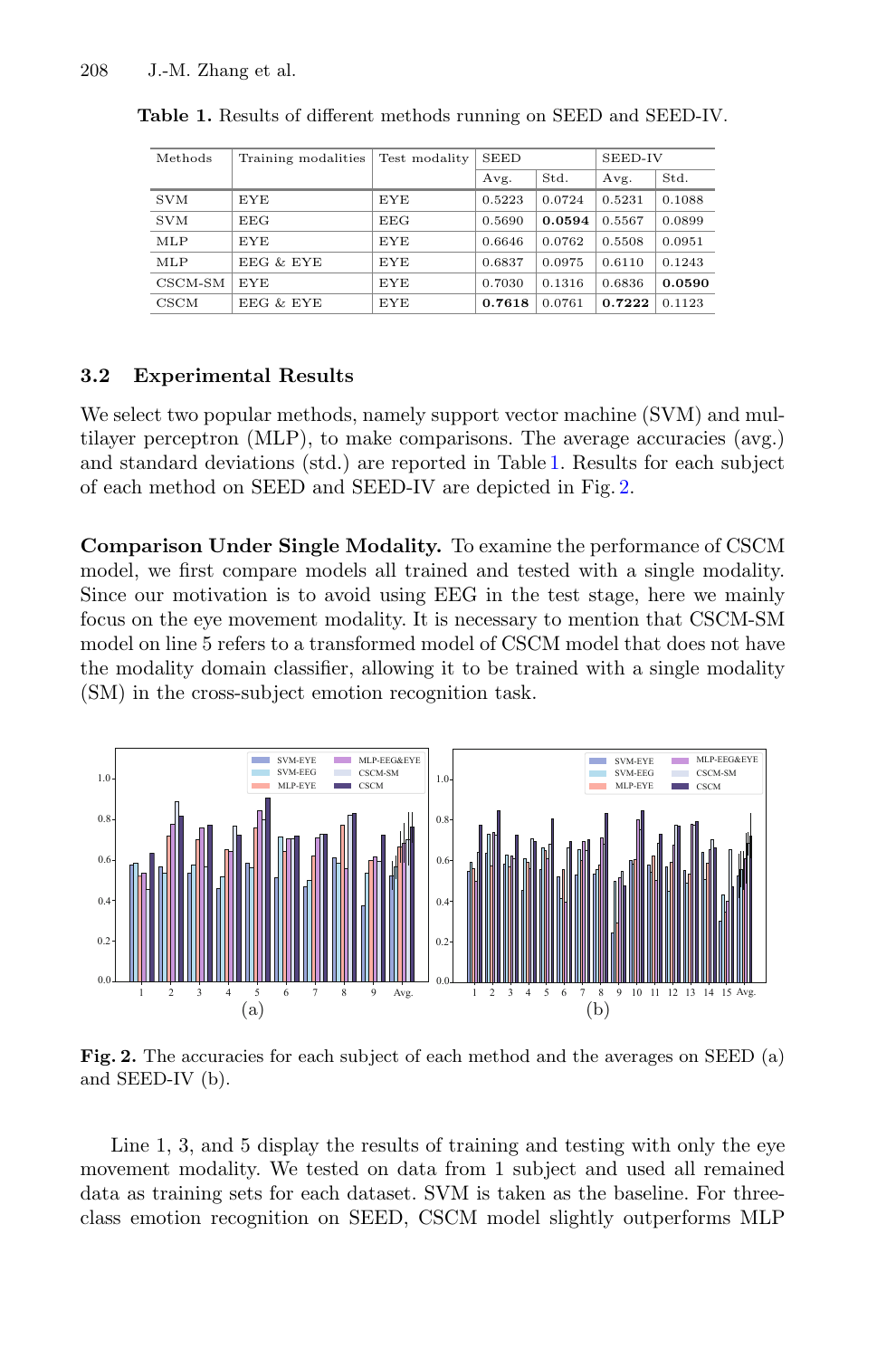by 4%, and these performances are drastically higher than the baseline ranging from 14% to 18% as shown above. For SEED-IV when the number of emotion categories increases, CSCM model surpasses both SVM and MLP for at least 13% with a quite decent standard deviation around 0.06, which demonstrates that our proposed method is solid and has great potential to perform better when complicated emotional states are involved.

Previous studies have confirmed that EEG signals contain much more useful information than eye movement signals  $[5,10]$  $[5,10]$  $[5,10]$ . In other words, for the same method to be working on a single modality, the EEG modality is supposed to have better performance than the eye movement modality which has been proved by the comparison between the first two lines in Table [1.](#page-5-0) However, our model with eye movement modality acts much better than SVM with EEG modality as presented in line 2. This surprising fact convinces us that the utilization of information in CSCM model is of high efficiency.

**Verification of Two GRL Layers.** We corroborate the effect of the two specially designed GRL separately as follows. The first GRL  $L_{md}$  is set to minimize the modality differences. However, whether it really employs the knowledge from EEG remains a question. Therefore, we compare the standard CSCM model with CSCM-SM model. Specifically, these two differ from modalities used in the training phase that CSCM model takes both while the other only uses eye movement modality. The comparable results are listed on the last two lines in Table [1.](#page-5-0) The CSCM model shows great superiority over CSCM-SM model, especially in threelabel classification about 6% with outstanding stability, proving that  $L_{md}$  works well in helping capture useful information from EEG and further provides a solid foundation for disposing of EEG in real applications.

The second GRL  $L_{sd}$  aims to reduce the subject discrepancies. For line 1, 3, and 5 in Table [1,](#page-5-0) all can be regarded as cross-subject methods with different implementation ways as mentioned in the previous subsection above. The better results on both datasets indicate that using  $L_{sd}$  to diminish subject variation is more reliable and effective than the traditional ways. This evidence supports the idea that CSCM model provides a new solution to tackle subject variability.

**Comparison with Multimodal Models.** Few existing models are crossmodal and cross-subject at the same time in the emotion recognition task. In order to examine our model, we adapt a classic model MLP to the same task as our baseline, i.e. training with multimodalities and testing with only eye movement signals. Particularly, in order to be consistent with CSCM model, we also transform the dimensions of EEG and eye movement features at first. Compared with MLP, it is evident that our model fits the properties of data well from the significantly higher accuracies and less standard deviations, especially on SEED-IV. Our proposed CSCM model affords researchers a novel idea to realize cross-subject and cross-modal simultaneously with respectable performances and more state-of-the-art methods need to be further explored in the future.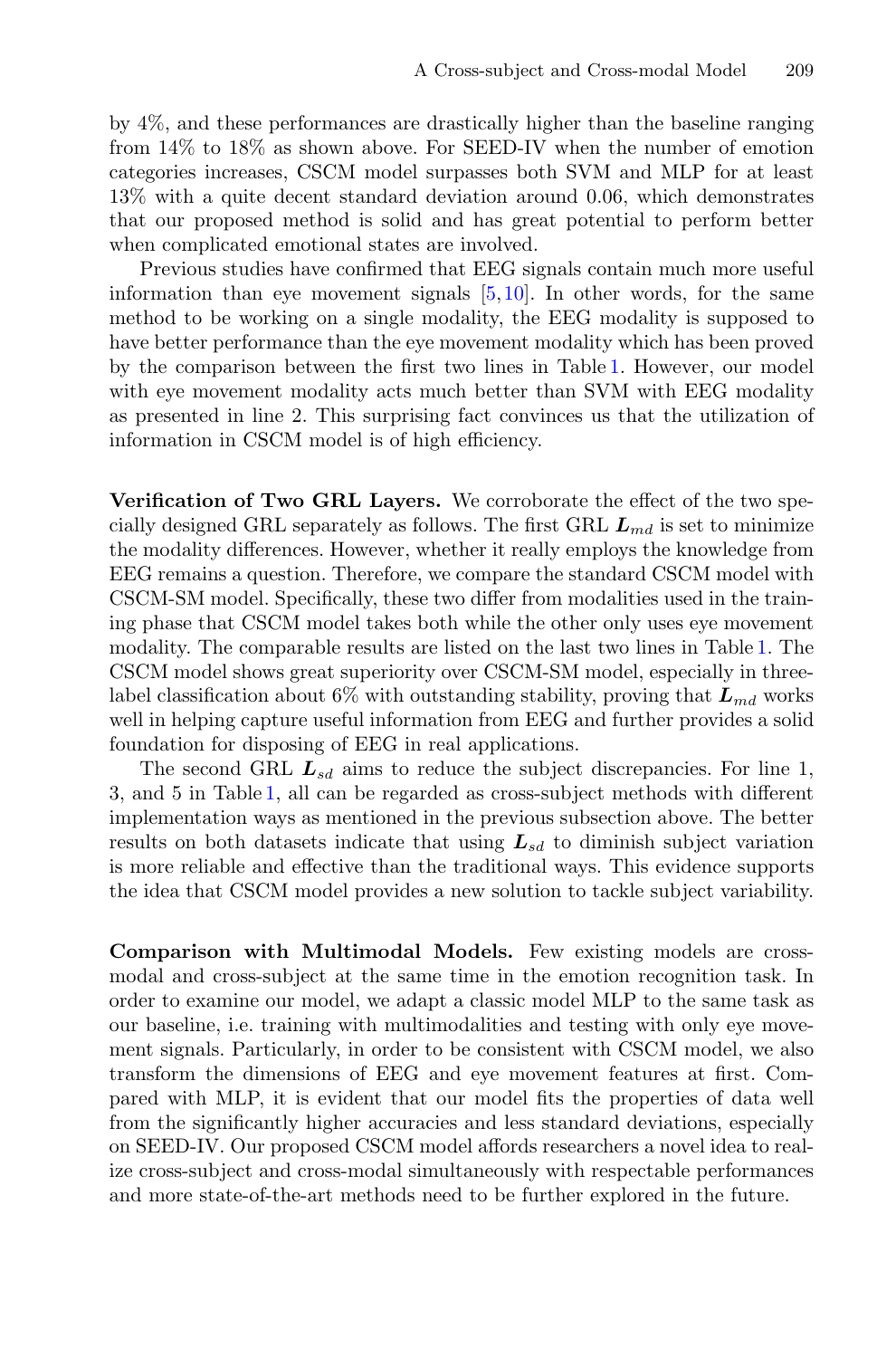# **4 Conclusions**

In this paper, we have devised a novel multimodal learning model, CSCM model, to make emotion recognition as practicable as possible beyond lab environment by applying cross-subject and cross-modal techniques simultaneously. It successfully outperforms baselines and is substantiated from both sides individually according to the comprehensive experiment results. Besides the effective model itself, this pioneering thought sheds light on further attempts at making affective computing systems more practicable and bringing tangible benefits to daily life.

**Acknowledgments.** This work was supported in part by grants from the National Natural Science Foundation of China (Grant No. 61976135), SJTU Trans-Med Awards Research (WF540162605), the Fundamental Research Funds for the Central Universities, the 111 Project, and the China Southern Power Grid (Grant No. GDKJXM20185761).

# **References**

- <span id="page-7-0"></span>1. Brunner, C., et al.: Bnci horizon 2020: Towards a roadmap for the BCI community. Brain-Comput. Interf. **1**, 1–10 (2015)
- <span id="page-7-10"></span>2. Duan, R.N., Zhu, J.Y., Lu, B.L.: Differential entropy feature for EEG-based emotion classification. In: 6th International IEEE/EMBS Conference on Neural Engineering, pp. 81–84. IEEE (2013)
- <span id="page-7-6"></span>3. Ganin, Y., et al.: Domain-adversarial training of neural networks. J. Mach. Learn. Res. **17**(1), 2096–2030 (2017)
- <span id="page-7-7"></span>4. Li, H., Jin, Y.M., Zheng, W.-L., Lu, B.-L.: Cross-subject emotion recognition using deep adaptation networks. In: Cheng, L., Leung, A.C.S., Ozawa, S. (eds.) ICONIP 2018. LNCS, vol. 11305, pp. 403–413. Springer, Cham (2018). [https://doi.org/10.](https://doi.org/10.1007/978-3-030-04221-9_36) [1007/978-3-030-04221-9](https://doi.org/10.1007/978-3-030-04221-9_36) 36
- <span id="page-7-3"></span>5. Lu, Y.F., Zheng, W.L., Li, B., Lu, B.L.: Combining eye movements and EEG to enhance emotion recognition. In: Yang, Q., Wooldridge, M.J. (eds.) Proceedings of the Twenty-Fourth International Joint Conference on Artificial Intelligence, pp. 1170–1176. AAAI Press (2015)
- <span id="page-7-2"></span>6. Palazzo, S., Spampinato, C., Kavasidis, I., Giordano, D., Shah, M.: Generative adversarial networks conditioned by brain signals. In: Proceedings of the IEEE International Conference on Computer Vision, pp. 3410–3418 (2017)
- <span id="page-7-1"></span>7. Samek, W., Meinecke, F.C., Müller, K.R.: Transferring subspaces between subjects in brain-computer interfacing. IEEE Trans. Biomed. Eng. **60**(8), 2289–2298 (2013)
- <span id="page-7-5"></span>8. Pan, S.J., Tsang, I.W., Kwok, J.T., Yang, Q.: Domain adaptation via transfer component analysis. IEEE Trans. Neural Netw. **22**(2), 199–210 (2010)
- <span id="page-7-8"></span>9. Zhao, L.M., Yan, X., Lu, B.L.: Plug-and-play domain adaptation for cross-subject EEG-based emotion recognition. In: Proceedings of the 35th AAAI Conference on Artificial Intelligence (2021)
- <span id="page-7-9"></span>10. Zheng, W.L., Liu, W., Lu, Y.F., Lu, B.L., Cichocki, A.: Emotionmeter: a multimodal framework for recognizing human emotions. IEEE Trans. Cybern. **49**(3), 1–13 (2018)
- <span id="page-7-4"></span>11. Zheng, W.L., Lu, B.L.: Personalizing EEG-based affective models with transfer learning. In: Kambhampati, S. (ed.) Proceedings of the Twenty-Fifth International Joint Conference on Artificial Intelligence, 2016, pp. 2732–2739. IJCAI/AAAI Press (2016)